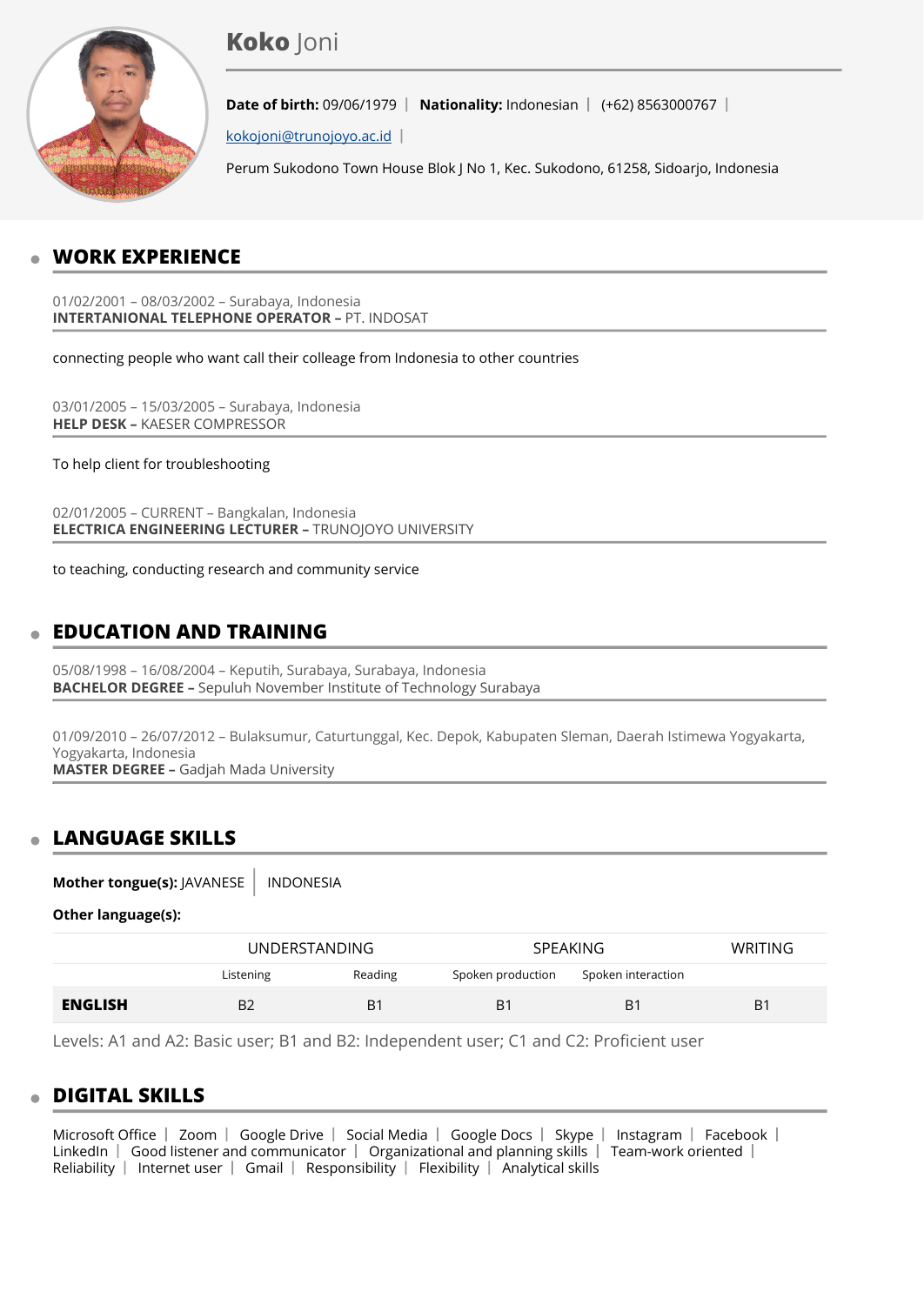### **PUBLICATIONS**

### **Design of solar power plants with hybrid systems**

#### 2020

The design of hybrid power plants aims to provide alternative solutions to the community in the event of a power outage. This solar power generation system utilizes solar panels that have the function of converting sunlight energy into direct electrical energy which is used as the main source in battery charging. In a hybrid solar power plant system that is made equipped with a logger system that stores data about temperature, current, voltage on the solar panel, battery percentage, output power at the load, charging source and the power used at the load. From the results of the design and testing of the hybrid charging system, the main power source of the solar panel, if the battery power is less than 40%, the charging system moves to PLN (the state electricity company) and when the battery power is above 50%, the charging from the PLN will be turned off, at Auto Transfer Switch (ATS) system will be active if the power from the PLN goes out, the relay will move the PLN power to battery power for 3 seconds due to the start of the inverter, if the PLN power is on, the power from the inverter will move to PLN directly with no pause.

#### **Misty Image Repair System with Dark Channel Prior and CLAHE**

#### 2019

The aim of this study is to remove the influence of weather factors in order to improve the visual effects of the image and provide benefit to post-processing. Images captured in hazy or foggy weather conditions can be seriously degraded by scattering of atmospheric particles, which reduces the contrast, changes the color, and makes the object features difficult to identify by human vision and by some outdoor computer vision systems. Therefore image dehazing is an important issue and has been widely researched in the field of computer vision. Image haze removal based on dark channel prior can perform very well. But it didn't deal with sky region and brightness objects because dark channel prior is not established in these regions. To solve the problem and enhance the contrast, this paper propose to restored the hazy image by adding the contrast limited adaptive histogram equalization. With the contrast limited adaptive histogram equalization method, the results of the dark channel prior results can be contrasted so that the image becomes clearer and more specific. Experimental results showed that such method is MSE 0.256 is equal to PSNR of 54,043 With this research, it is expected that a clean image after processing can provide maximum information to humans.

### **Design Of Modified Microstrip Antenna And 4x1 Microstrip Array For Data Communication At 2.4 GHz Frequency**

#### 2018

*— The use of wireless or wireless communication technology is currently growing very rapidly. To conduct wireless communication, an antenna is needed because it functions to send and receive electromagnetic waves / signals in the process of data transmission. This research has been designed, simulated, fabricated, parameter testing and distance testing for data communication at 2.4 GHz frequency. The initial stage of antenna design is determining the antenna dimensions based on antenna formulas and then simulating with the CST Studio Suite. Fabricated Microstrip antennas as senders are able to work well in the 2.4 GHz frequency with return loss = -12.06 dB, VSWR = 1.692, impedance = 38.35Ω ohms. While the 4x1 fabricated microstrip array antenna is also able to work well at 2.4 GHz frequency with return loss = -19.41 dB, VSWR = 1.235, impedance = 54.77 ohms. That is, the two microstrip antennas are suitable for use at 2.4 GHz frequency and in accordance with the expected specifications. While the fabricated yagi antenna works on multiband frequencies (many frequencies). The test using module Xbee PRO S2C and Xbee S2C*

#### **Analysis of Artificial Intelligence Application Using Back Propagation Neural Network and Fuzzy Logic Controller on Wall-Following Autonomous Mobile Robot**

#### 2017

this paper presents a comparison of two methods of artificial intelligence which applied in Wall-following Autonomous Mobile Robot; both of them are Neural Network Backpropagationand Fuzzy Logic. The robot has three input variables and two output variables. The inputs are distance between the robot and the wall which is sensed by HC-SR04 ultrasonic sensors. The output variables are the speed of the two wheels which is driving by 12 Volt DC motor. In this case mobile robot is designed to avoid the collision with any obstacles like wall

or other mobile robots. In this implementation mobile robot is designed with a numbers of ultrasonic sensors and placed on certain position like center front, left front and left back. The sensor will send the data in real time. After being processed, the input produces output in form of speed value governing motor rotation mounted on both wheels of the robot to find the optimum point. In this comparison, both methods Backpropagation Neural Network and Fuzzy Logic are treated the same. Wall-following Autonomous Mobile Robot is using Atmega2560 microcontroller. The logic is uploaded to the microcontroller. The result of the comparison of these two methods when applied in Wall-following Autonomous Mobile Robot is the movement of the robot using Neural NetworkBackpropagation is faster than using Fuzzy Logic Controller